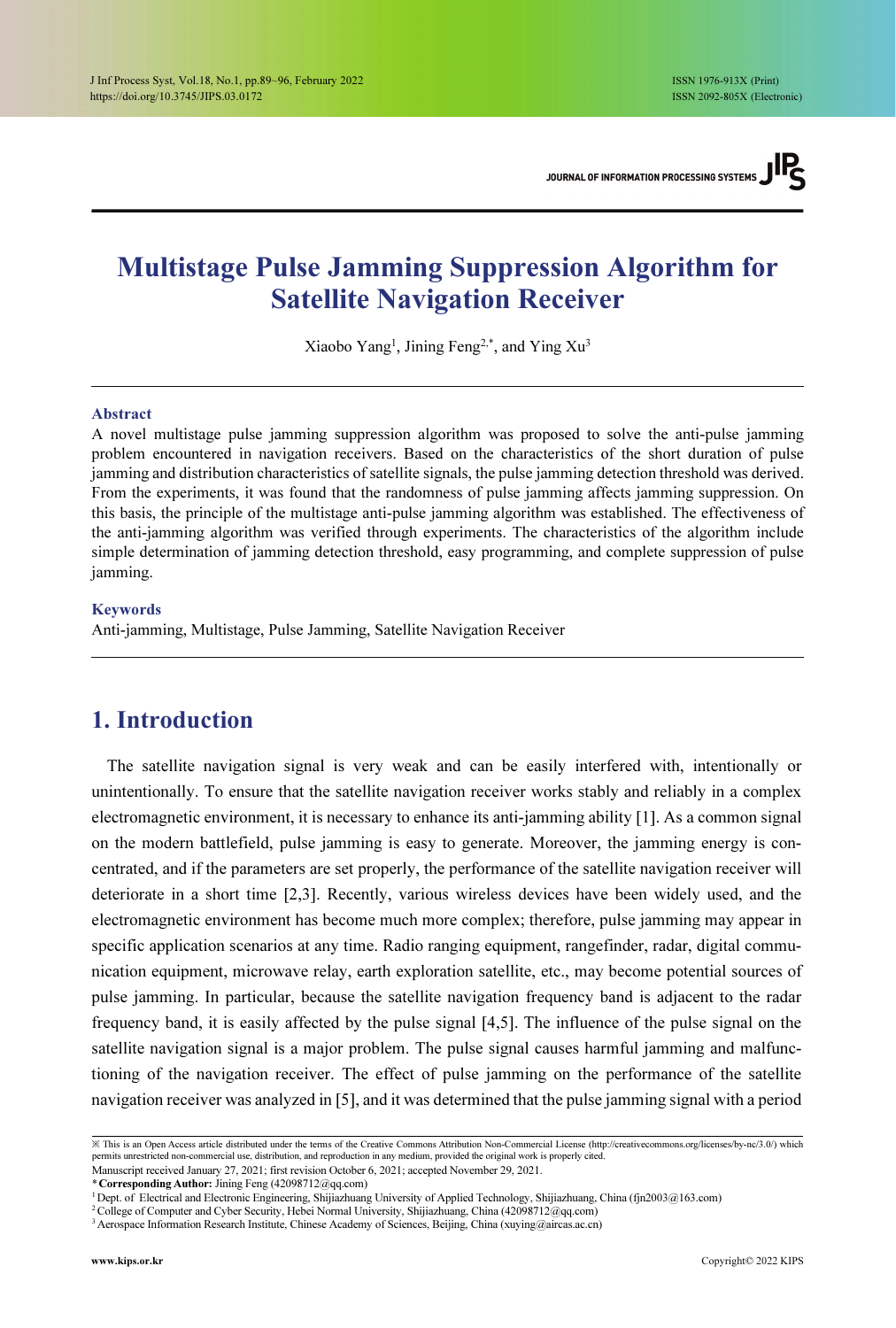of 1 ms had a significant effect on the receiver. In [6], a suppression method based on statistical distribution detection was proposed. Based on the statistical distribution of analog-to-digital converter (ADC) output signal, the hypothesis test method is used to determine whether there is jamming. The method focuses on the detection of pulse jamming in the spread spectrum system. In addition, the method involves a lot of computation, and has a good effect on off-line processing; however, it is difficult to process in real time. The ADC word length is larger than the actual word length and counting the distribution of each bit of the ADC output signal requires a considerable amount of memory. In [7], a simplified jamming suppression method was proposed. In this method, a sampling signal larger than the detection threshold is regarded as pulse jamming and is zeroed. The method is easy to implement, but the discrimination threshold has to be provided in advance. The threshold value has a great impact on the algorithm performance, and the jamming detection accuracy is very limited. A pulse jamming detection algorithm based on the combination of digital automatic gain control (AGC) and ADC data was proposed in [8]. The algorithm is better than the threshold pulse jamming detection method and simpler than the complex detection method based on the statistical distribution of the signal. However, it requires increased control of the AGC, which increases the hardware complexity to a certain extent. A short-term pulse jamming suppression algorithm in the spatial domain is proposed in [9,10]; however, such algorithms are based on array antennas and are computationally complex.

To solve the problem of anti-pulse jamming in the satellite navigation receiver, a new method of pulse jamming suppression is proposed in this study. The main works of this paper are as follows: (1) based on the characteristics of the short duration of pulse jamming and Gaussian distribution of satellite navigation signal, the detection threshold of pulse jamming is derived, (2) the correctness of the theoretical conclusion is verified using simulations, (3) the anti-jamming effect is verified through experiments, and (4) a series of conclusions are drawn based on the experimental phenomena.

The proposed algorithm has the following characteristics: (1) without AGC participation, the pulse jamming suppression is carried out in the digital domain, which is easy to program, (2) the detection threshold of pulse jamming is easily determined, and (3) the detection probability of pulse jamming is effectively improved by cascading the multistage pulse jamming suppression, and the pulse jamming suppression is completed.

# 2. Multistage Pulse Jamming Suppression Algorithm

### 2.1 Pulse Jamming Detection Algorithm

The actual duration of pulse jamming is μs order, and the adjustment time of front-end AGC is ms order. If the signal is jammed, it will continuously exceed the threshold in a short time [8]. Because the power of noise  $N(n)$  is much greater than that of satellite signal  $S(n)$ ,  $S(n)+N(n)$  can be approximated as Gaussian white noise, and  $|S(n)+N(n)|$  obeys the Rayleigh distribution [11].

Let  $z = |S(n)+N(n)|$ , and the variance of  $|S(n)+N(n)|$  be  $\sigma^2$ , then the probability density function z is expressed as

$$
f(z) = \frac{z}{\sigma^2} e^{-\frac{z}{2\sigma^2}}, z > 0
$$
 (1)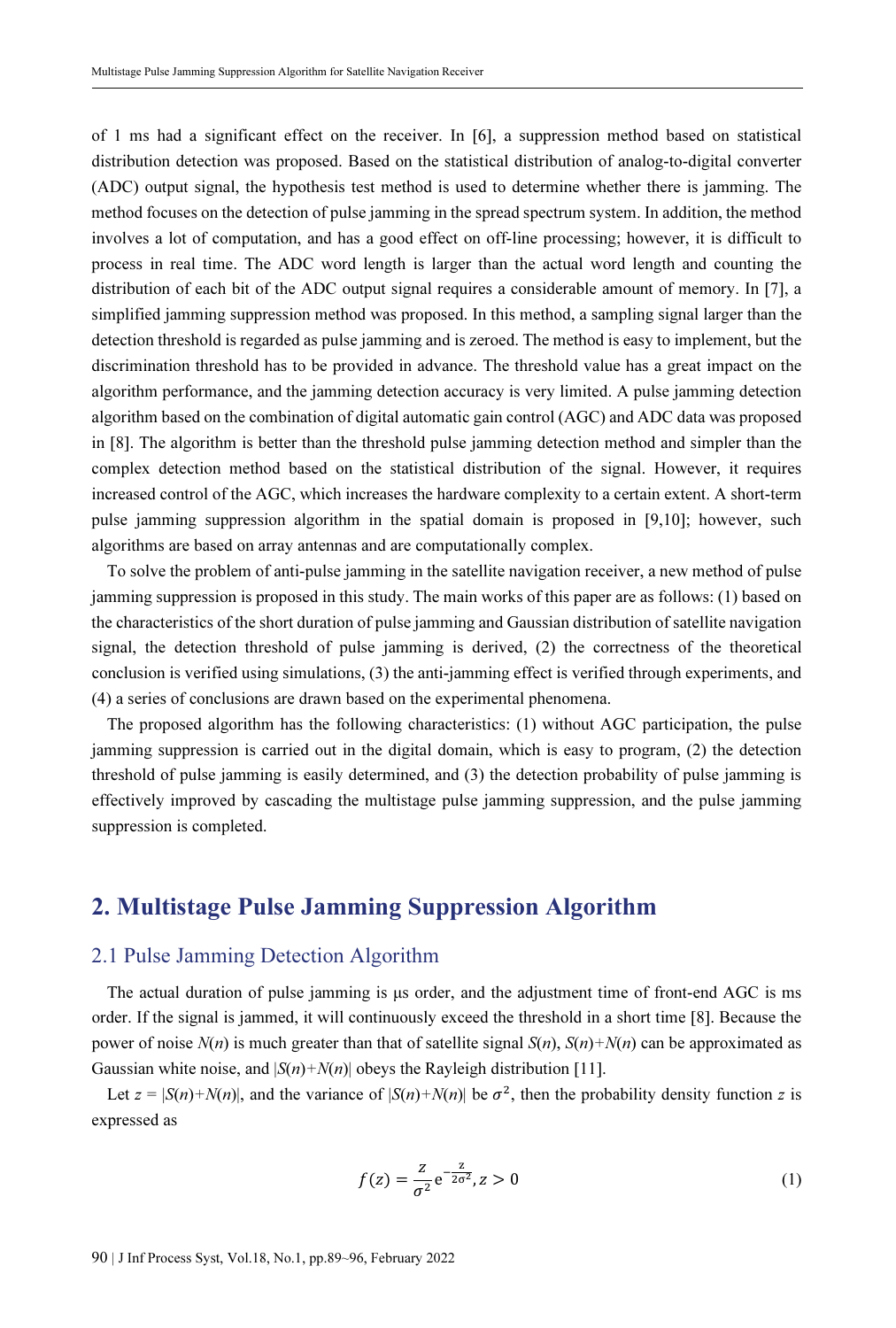The probability of z less than the threshold  $T$  is given by

$$
F(T) = \int_0^T f(z) \, dz = \int_0^T \frac{z}{\sigma^2} \, e^{\frac{z}{2\sigma^2}} \, dz = 1 - e^{\frac{T^2}{2\sigma^2}} \tag{2}
$$

According to Eq. (1), the mean value of  $|S(n)+N(n)|$  is denoted as

$$
\mu = \int_0^\infty z f(z) dz = \int_0^\infty z \frac{z}{\sigma^2} e^{-\frac{z}{2\sigma^2}} dz = \sqrt{\frac{\pi}{2}} \sigma \tag{3}
$$

According to Eqs. (2) and (3), probability of  $Z \leq T$  is given by

$$
F(T) = 1 - e^{-\frac{\pi T^2}{4\mu^2}}
$$
 (4)

From Eq. (4), it can be deduced that

$$
F(T) = 1 - e^{-\frac{\pi}{4} \left(\frac{T}{\mu}\right)^2}
$$
\n(5)

Eq. (5) shows that the probability of  $|S(n)+N(n)|$  less than a certain threshold is related to the ratio of the mean  $\mu$  to the threshold T and is not related to the mean value  $\mu$ . Therefore, the mean value can be used to estimate the threshold value of pulse jamming detection. The calculation of the mean value is a conventional process in the digital domain, and little amount of calculation is involved.

When  $T = 2\mu$ , the probability of  $|S(n)+N(n)| \le T$  is 95.7%. When  $T = 3\mu$ , the probability of  $|S(n)+N(n)| \le T$ is 99.91%. From the above analysis, when the signal received is jammed, the probability that  $|S(n)+N(n)| > 3\mu$  is 0.0009. At the significant level  $\beta=0.0009$ , the probability that  $|S(n)+N(n)| > 3\mu$  is small, and therefore  $3\mu$  can be used as the jamming detection threshold.

A jammed signal is received when there is a large signal in the part that is polluted by jamming, thus, the above rule is broken. The undisturbed part still obeys the Rayleigh distribution and the jamming is easily detected. Therefore, the detection of pulse jamming is transformed into a hypothesis testing problem. The hypothesis testing can be described as follows:

$$
\begin{aligned} \n\text{(H}_0: J(n) = 0, \text{no jamming} \\ \n\text{(H}_1: J(n) \neq 0, \quad \text{jamming} \n\end{aligned} \n\tag{6}
$$

where  $J(n)$  is the jamming.

Based on Eq. (5), the test statistic is expressed as

$$
\xi = \{|S(n) + N(n)| > 3\mu\} \tag{7}
$$

When  $\xi = 0$ ,  $H_0$  is true, otherwise  $H_1$  is true. When  $H_0$  is true, the signal is not jammed, and no processing is done. When  $H_1$  is true,  $|S(n)+N(n)|$  greater than  $3\mu$  is pulse jamming, and it is set to zero. The test is carried out again until hypothesis  $H_0$  is true.

Fig. 1 illustrates the histogram of  $|S(n)+N(n)|$  where the power of noise is -101 dBm, and the power of the signal is -130 dBm.

Fig. 2(a) shows the time domain waveform of  $|S(n)+N(n)+J(n)|$ , while Fig. 2(b) shows the histogram of  $|S(n)+N(n)+J(n)|$ . When the power of noise is -101 dBm, the power of the signal is -130 dBm, and the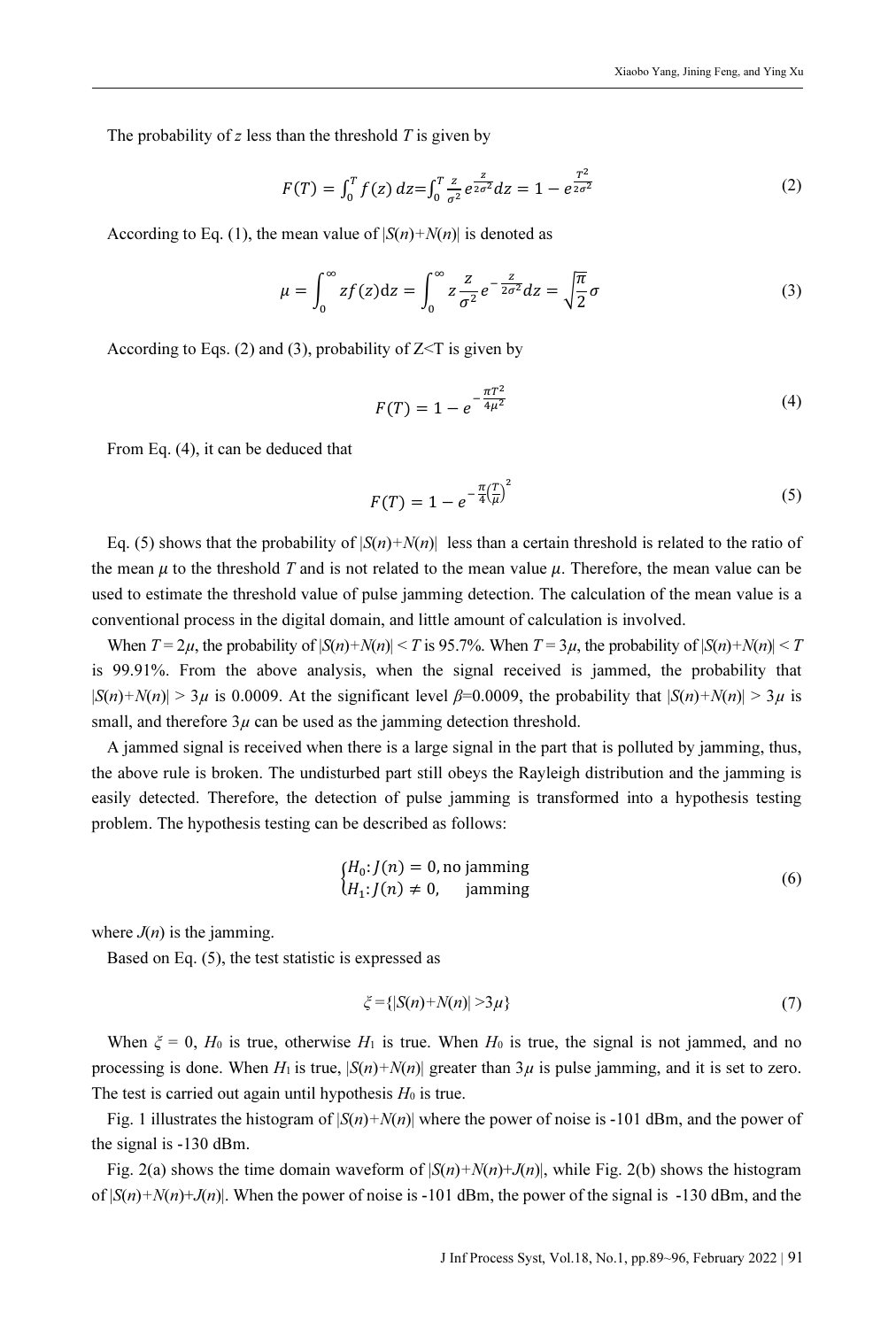ratio of jamming power to signal power (JSR) is 70 dB.

The dashed lines in Figs. 1 and  $2(b)$  denote  $3\mu$ , which is the threshold. It can be affirmed that the simulation results are consistent with the theoretical analysis.



**Fig. 1.** Histogram of  $|S(n)+N(n)|$ .



**Fig. 2.** (a) Time-domain waveform of  $|S(n)+N(n)+J(n)|$  and (b) histogram of  $|S(n)+N(n)+J(n)|$ .

### 2.2 Multistage Pulse Jamming Suppression Algorithm

Owing to the randomness of duty ratio and appearance, the fluctuation characteristics of the envelope of pulse jamming, etc., the probability of missing the detection of a single jamming suppression is high. To improve the detection probability, the multistage jamming suppression method is adopted. The number of stage pulse jamming suppression algorithms depends on the actual jamming suppression effect.

The schematic diagram of the algorithm is shown in Fig. 3. Generally, there is a direct current (DC) component in the received signal. To estimate the jamming detection threshold accurately, the DC bias must be removed before the jamming suppression.

Fig. 4 demonstrates the schematic diagram of ith stage pulse jamming suppression which comprises setting the threshold, jamming detection, and jamming suppression. The pulse duty ratio is in the range of 1%–10%. If the pulse jamming in the time domain is set to zero, the energy loss of the satellite signal will be approximately 0.04–0.4 dB, which will not affect the functioning of the receiver. The threshold of each stage is  $3\mu$ , and if no jamming is detected, the input signal is output directly.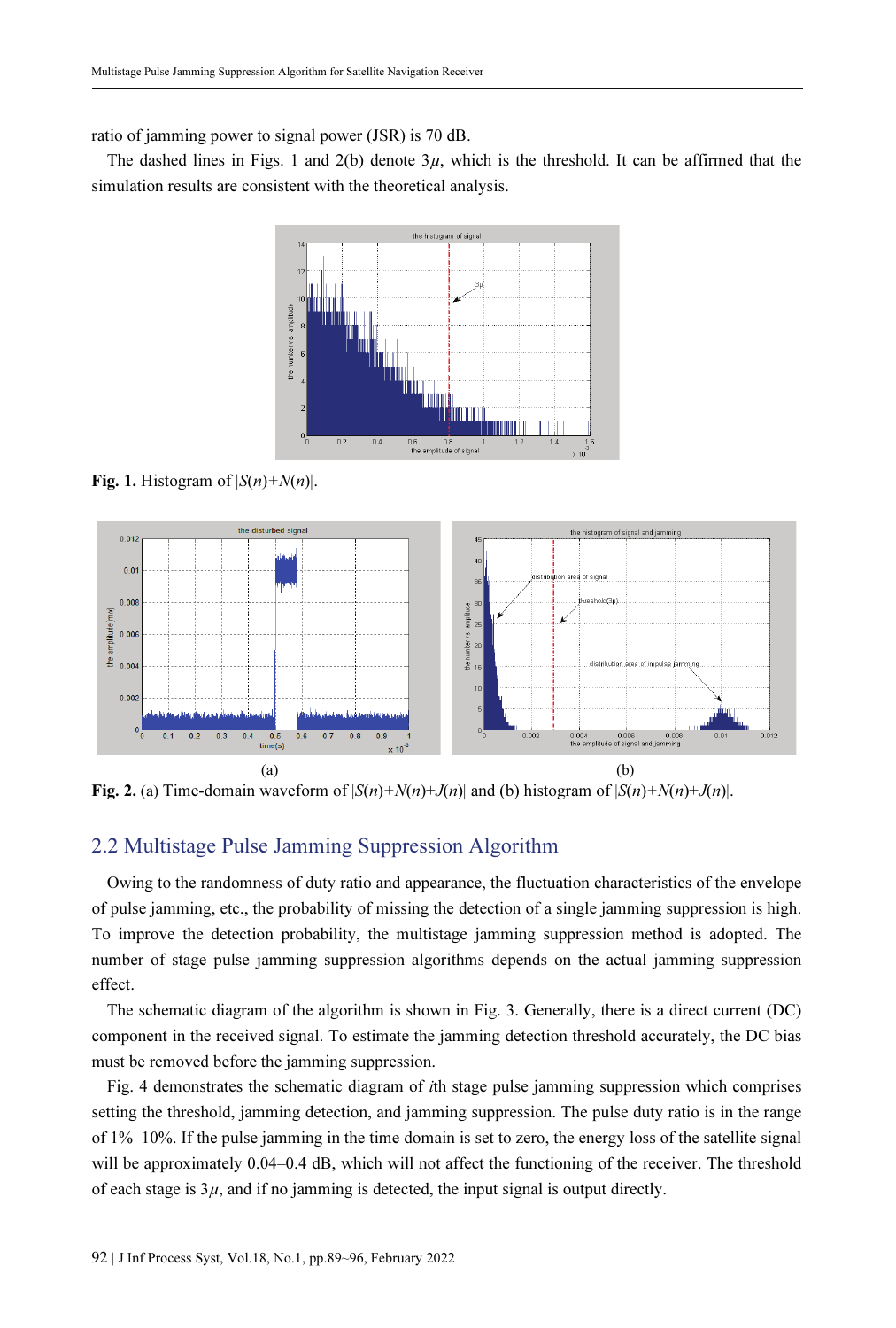

Fig. 3. Schematic diagram of the multistage time-domain pulse jamming suppression algorithm.



Fig. 4. Schematic diagram of ith-stage pulse jamming suppression.

### 3. Experiments

The experimental hardware platform was a four-element B3 anti-jamming antenna. One-stage and twostage pulse jamming were used. Pulse jamming was generated by the signal source. The FPGA data after anti-pulse jamming were acquired using the chips-cop software. The anti-jamming effects of different duty ratios and JSR were compared.

Fig. 5 shows the anti-jamming effect when one-stage pulse jamming suppression is adopted; the power of pulse jamming is -60 dBm, JSR is 100 dB, period of pulse is 10 μs, pulse width is 1 μs, and duty ratio of the pulse is 10%. A few and large amplitudes of pulse remains can be seen in Fig. 5.

Fig. 6 shows the anti-jamming effect when two-stage pulse jamming suppression is adopted; the power of pulse jamming is -60 dBm, JSR is 70 dB, period of pulse is 10 μs, pulse width is 1 μs, and duty ratio of the pulse is 10%. The jamming is almost completely suppressed, as shown in Fig. 6. It can be noted that under the same experimental conditions, the effect of two-stage jamming suppression is better than that of one-stage jamming suppression.

Fig. 7 shows the anti-jamming effect when two-stage pulse jamming suppression is adopted; the power of pulse jamming is -30 dBm, JSR is 100 dB, period of pulse is 10 μs, pulse width is 1 μs, and duty ratio of the pulse is 10%. There is a small amount of residual, as shown in Fig. 7.

Fig. 8 shows the anti-jamming effect when two-stage pulse jamming is adopted; the power of the pulse jamming is -30 dBm, JSR is 100 dB, period of pulse is 10 μs, the pulse width is 0.5 μs, and duty ratio of the pulse is 5%. The jamming is almost completely suppressed as shown in Fig. 8.

Based on the experiments, we derived the following conclusions: (1) under the same experimental conditions, the effect of two-stage jamming suppression is better than that of one-stage jamming suppression, (2) under the same experimental conditions, when the jamming power is smaller, the suppression effect is better and the estimated threshold is more accurate, and (3) under the same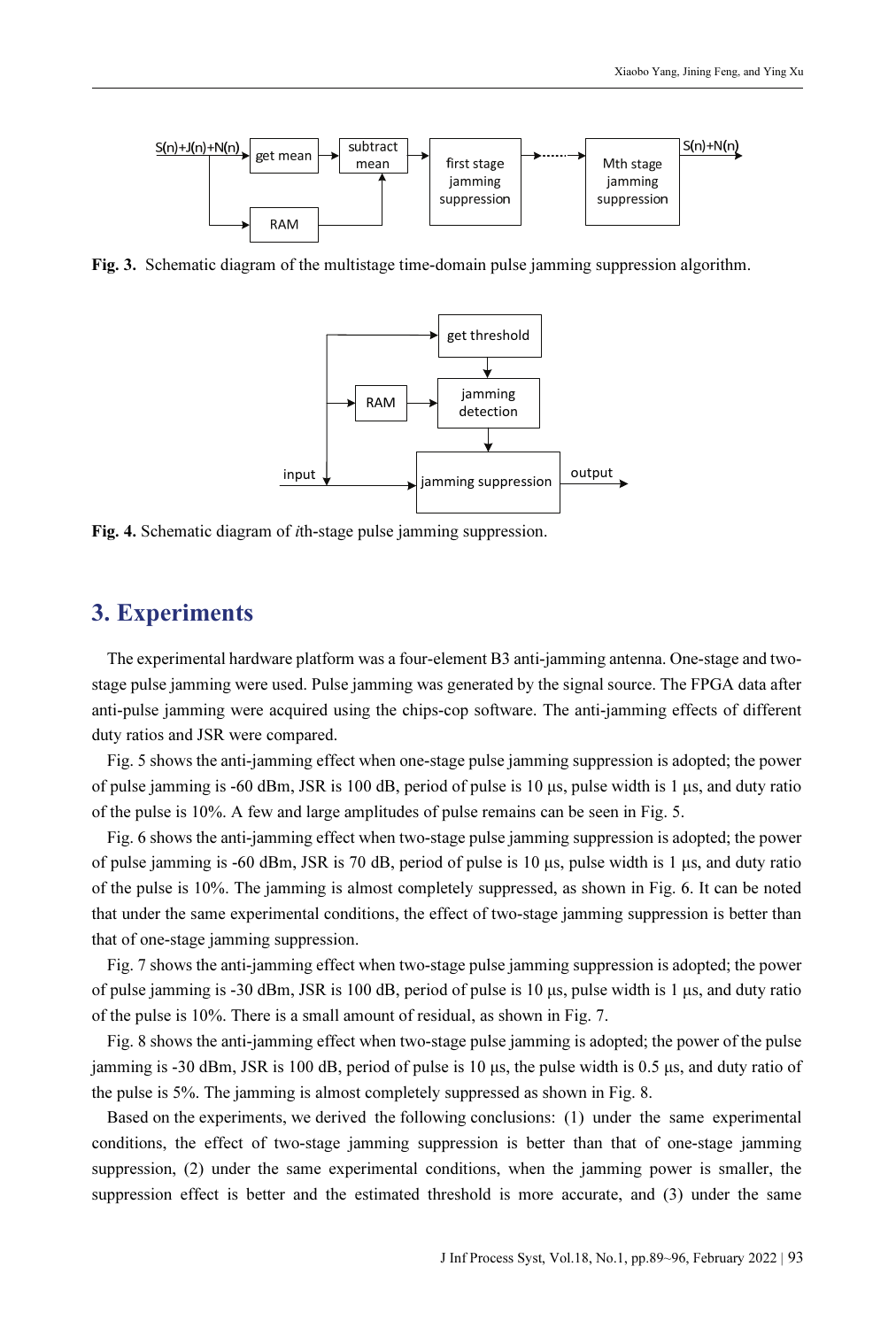experimental conditions, when the duty ratio is smaller, the suppression effect is better. This is because the smaller the duty ratio and amplitude of the pulse, the more approximate the Rayleigh distribution of  $|S(n)+N(n)|$  and the higher the threshold estimation accuracy.



Fig. 5. Anti-jamming effect of one-stage pulse jamming suppression with JSR of 70 dB and duty ratio of 10%.



Fig. 6. Anti-jamming effect of two-stage pulse jamming suppression with JSR of 70 dB and duty ratio of 10%.



Fig. 7. Anti-jamming effect of two-stage pulse jamming with JSR of 100 dB and duty ratio of 10%.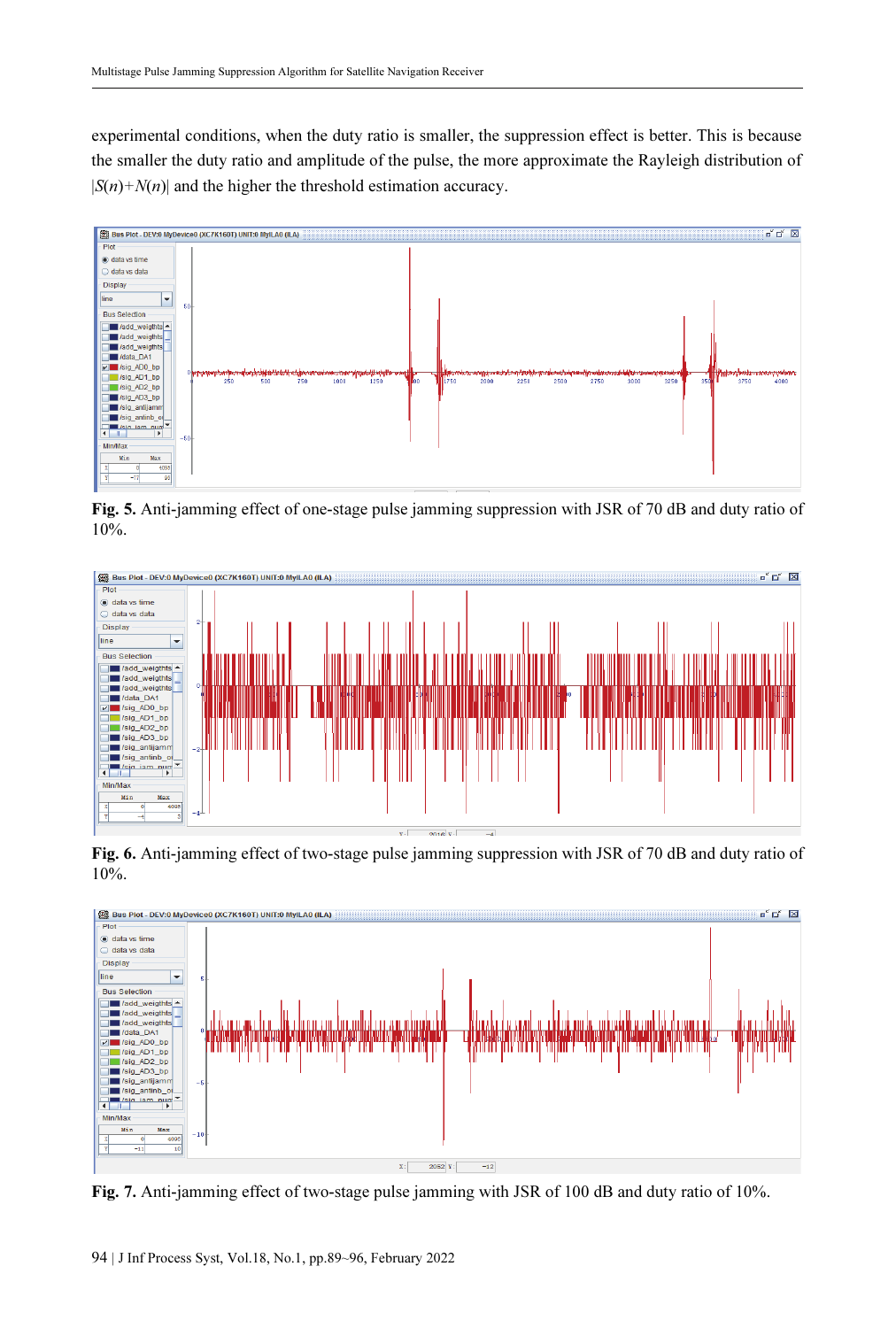

Fig. 8. Anti-jamming effect of two-stage pulse jamming suppression with JSR of 100 dB and duty ratio of 5%.

### 4. Conclusion

A new multistage pulse jamming suppression algorithm is proposed to solve the anti-jamming problem of the navigation receiver. The simulation results were consistent with the theoretical derivation. The following conclusions were obtained: (1) the effect of two-stage jamming suppression is better than that of one-stage jamming suppression, (2) when the jamming power is smaller, the suppression effect is better and the estimated threshold is more accurate, (3) when the duty ratio is smaller, the suppression effect is better, (4) if system source is enough, the algorithm can increase the filtering order to improve the interference suppression effect, thus making the processing flexible. In practical work, the antijamming stage can be determined based on actual needs to achieve the best anti-jamming effect, and (5) the algorithm has the characteristics of easy programming, simple threshold determination, and complete pulse jamming suppression.

The impulse jamming detection threshold of the algorithm was derived under the assumption of the Gaussian white noise. In the future, we will explore the impulse jamming suppression algorithm under a colored noise background.

### References

- [1] D. W. Wang, J. Q. Li, S. L. Wu, and J. Wang, "Processor design for anti-jamming of satellite navigation based on FPGA," Transactions of Beijing Institute of Technology, vol. 34, no. 3, pp. 299-303, 2014.
- [2] H. Mao, D. W. Wu, H. Lu, "Effect analysis of pulse jamming against GPS," Journal of University of Electronic Science and Technology of China, vol. 48, no. 4, pp. 518-525, 2019.
- [3] H. Guo, Z. Lu, F. Chen, X. Liu, and Z. Zhuang, "Effects of narrowband and pulse interference on the carrierto-noise ratio of satellite navigation signals," GNSS World of China, vol. 46, no. 1, pp. 50-56, 2021.
- [4] Y. M. Yang, R. L. Lang, and W. Y. Ye, "Blind identification system of GNSS interference based on software radio," Journal of Navigation and Positioning, vol. 7, no. 2, pp. 103-111, 2019.
- [5] M. Y. Ding, R. Xu, J. Y. Liu, Z. Xiong, F. Yu, and W. H. Dai, "Analysis of pulse interference effects on the software receiver," Navigation Positioning & Timing, vol. 4, no. 3, pp. 58-65, 2017.